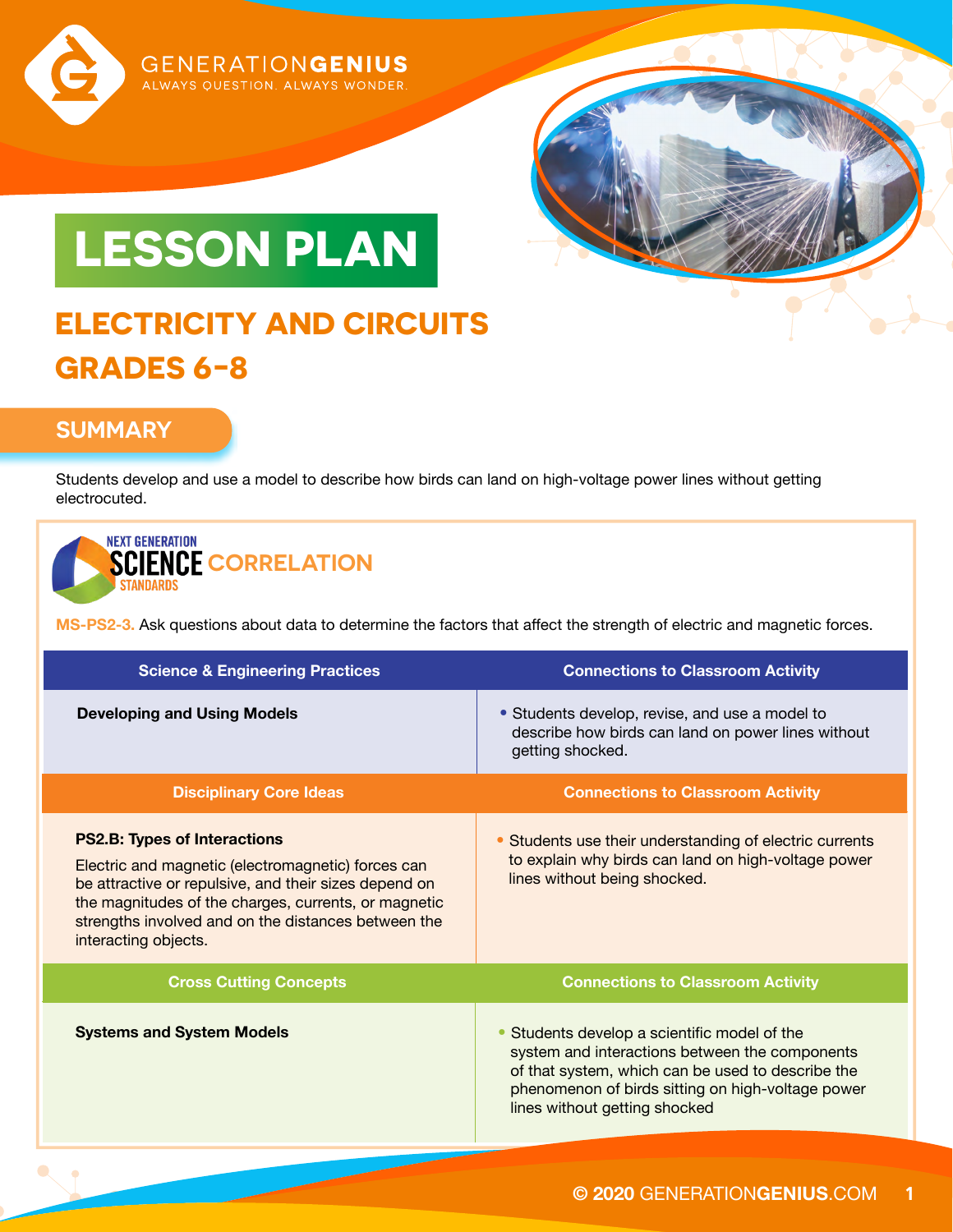#### **DURATION**

45 min.

#### **MATERIALS**

• Paper or science notebook

• Pen or pencil



Show a short segment from the ["Can Birds Get Electrocuted When Sitting on Electric Wires?" video](https://youtu.be/n0yK8Q1u_uQ) of birds perching on high-voltage wires (1:30–1:60 min.). Ask students if they ever wondered why birds don't get shocked when they land on the wire?

# **EXPLORE**

Have students individually develop an initial model to explain why the birds are not shocked. Remind them that a scientific model includes the most important components with respect to the phenomenon, labels those components, and shows relationships/interactions between those components. Next, have students share their models in small groups and revise them to include any additional ideas that might help explain the phenomenon of birds landing and perching on high-voltage wires. Chart students' questions about the phenomenon.

### **EXPLAIN**

Tell the students that to help answer their questions and consider/revise their explanatory models of birds landing on a high-voltage wire, they are going to watch the Generation Genius video about electricity and circuits. Based on your observations of the students' initial models and their questions, use some of the Before Discussion questions to elicit additional ideas and questions.



**WATCH THE GENERATION GENIUS ELECTRICITY AND CIRCUITS VIDEO AS A GROUP** After watching the video, allow students to make revisions to their initial model as needed.



Share this picture showing a cross section of a high-voltage wire, which students may have questions about. Remind students to use what they learned from the video about circuits, conductors, insulators, and voltage potential difference in their revised models/explanations.

Students should reach the conclusion that because the birds are sitting on one wire, the circuit is incomplete; there is no potential difference along the single wire, which would cause the current to change its path. The current will travel through the copper wire because it has less resistance than the bird's body.